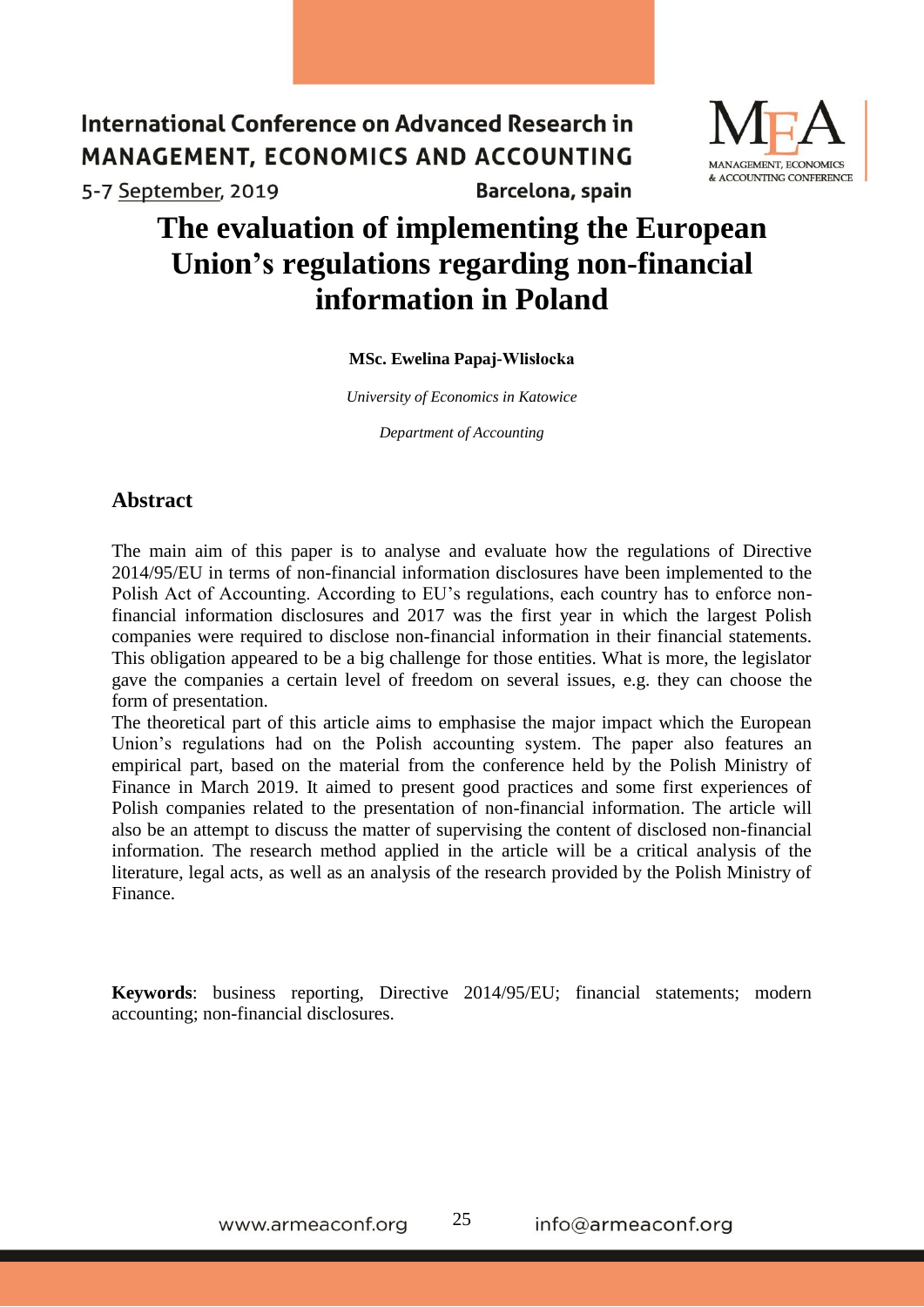

### **1. Introduction**

Rapid changes in business environment as well as growing needs of financial reports' recipients caused development in the area of financial reporting (Orens & Laybaert, 2007). Among many factors that determine business success, the value of information connected to environmental and social issues is becoming increasingly important. What is more, literature indicates that nowadays economy is based on knowledge, sustainable development and socially responsible business (Shapiro, 2007). These values cannot be presented using traditional reports. Non-financial information has become a response to new challenges. Investors and other recipients of published reports pay attention to the quality of data presented (Lundholm et al., 2014). From the investor's point of view, clear data presentation is a crucial factor, which can also reduce the time spent on searching for information. The above postulates are particularly important in the case of non-financial data, which are characterised by relatively high flexibility of disclosure. The article will present legal regulations related to disclosing non-financial information. The paper is also enriched with an empirical part, featuring an analysis of the report "Reporting of extended non-financial information in 2017 - first experiences and good practices" by the Polish Ministry of Finance, which summarises the first year of reporting obligations.

#### **1.1 Non-financial information in accounting**

Accounting - also known as "the language of business" - had to adopt to challenges posed by modern economies. Disclosure of non-financial information has become a response to the modern business environment. The need to introduce development in traditional accounting system has also been noticed by the European Union's Authorities. Directive 2014/95/EU of the European Parliament and of the Council of 22nd October 2014 introduce an obligation of non-financial information disclosure by certain large companies and groups. An answer to the Directive 2014/95/EU was the amendment to the Polish Act of Accounting (the basic legal act regulating the accounting system in Poland). Article 49b in the amended Act of Accounting, introduced criteria based on employment, total balance sheet assets as well as the net revenue from the sale of goods and materials. Companies which in the financial year for which the financial statement is made for, and in the previous year, exceeded the following amounts:

• 500 employees - in terms of annual average employment expressed in full time equivalents and

• 85,000,000 PLN - in terms of the total balance sheet assets at the end of the accounting year **or** 17,000,000 PLN - in the net revenue from the sale of goods and materials in the financial year

are obliged to disclose non-financial information as a part of financial statement.

Non-financial information disclosures are presented in Figure 1.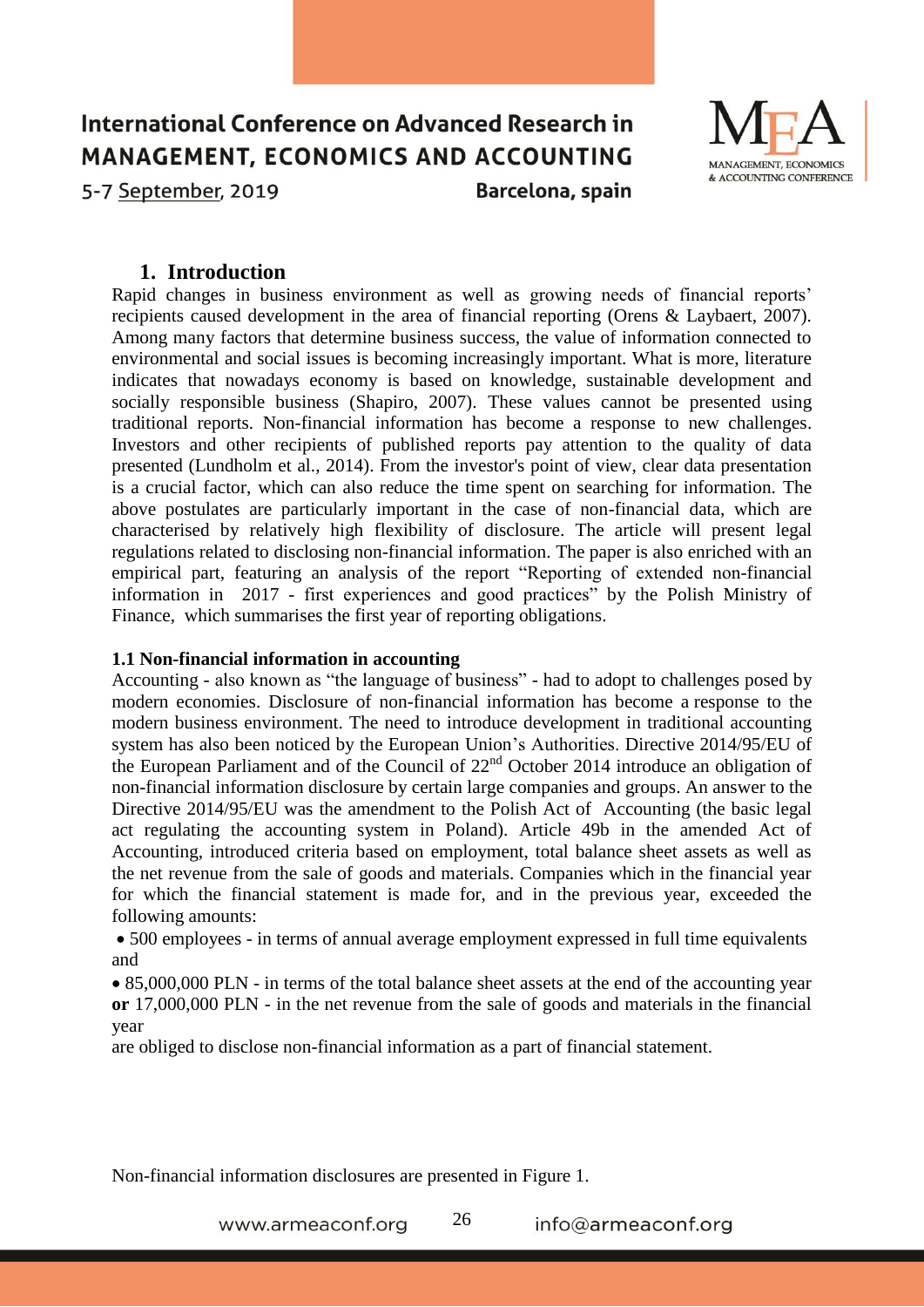

5-7 September, 2019

*Figure 1: The scope of non-financial information disclosures*

Barcelona, spain



*Source: Own elaboration according to the Polish Act of Accounting.*

One of the business model's definitions constitutes that it concerns the philosophy adopted by the company. According to this philosophy, company achieves a competitive advantage that may contribute to a success in global market. Information about business model is also called "sensitive data". It is also worth mentioning that business model information disclosures can be unfavorable and harmful for the company, especially taking into consideration the competitors activities. In order to protect companies and in the same time provide reliable information to financial statement recipients, the legislator used the word "concise" to describe how the business model should be presented.

Another disclosure includes key non-financial performance indicators. These are indicators that assess the degree of implementation of strategic goals and plans by the company. The usage of KPIs *(key performance indicators)* enables building a results-oriented organization, which is an important "added value" resulting from non-financial information disclosures (Arvidsson, 2011). The KPIs can be divided into many categories covering various aspects of company's activities such as:

- a) influence on natural environment (examples of indicators: carbon dioxide emission or number of possessed environmental certificates);
- b) relations with local community and employees (examples of indicators: intellectual capital, employee satisfaction, employment turnover)
- c) customer relations (examples of indicators: customer satisfaction, newly acquired customers).

The choice of the KPIs depends on an individual decision of each company. Bearing in mind the information needs of non-financial information recipients, it is important that the number of indicators is not too extensive. Modern reporting requires to strike a balance, especially considering the problem of information overload (Gamerschlag et. al., 2011).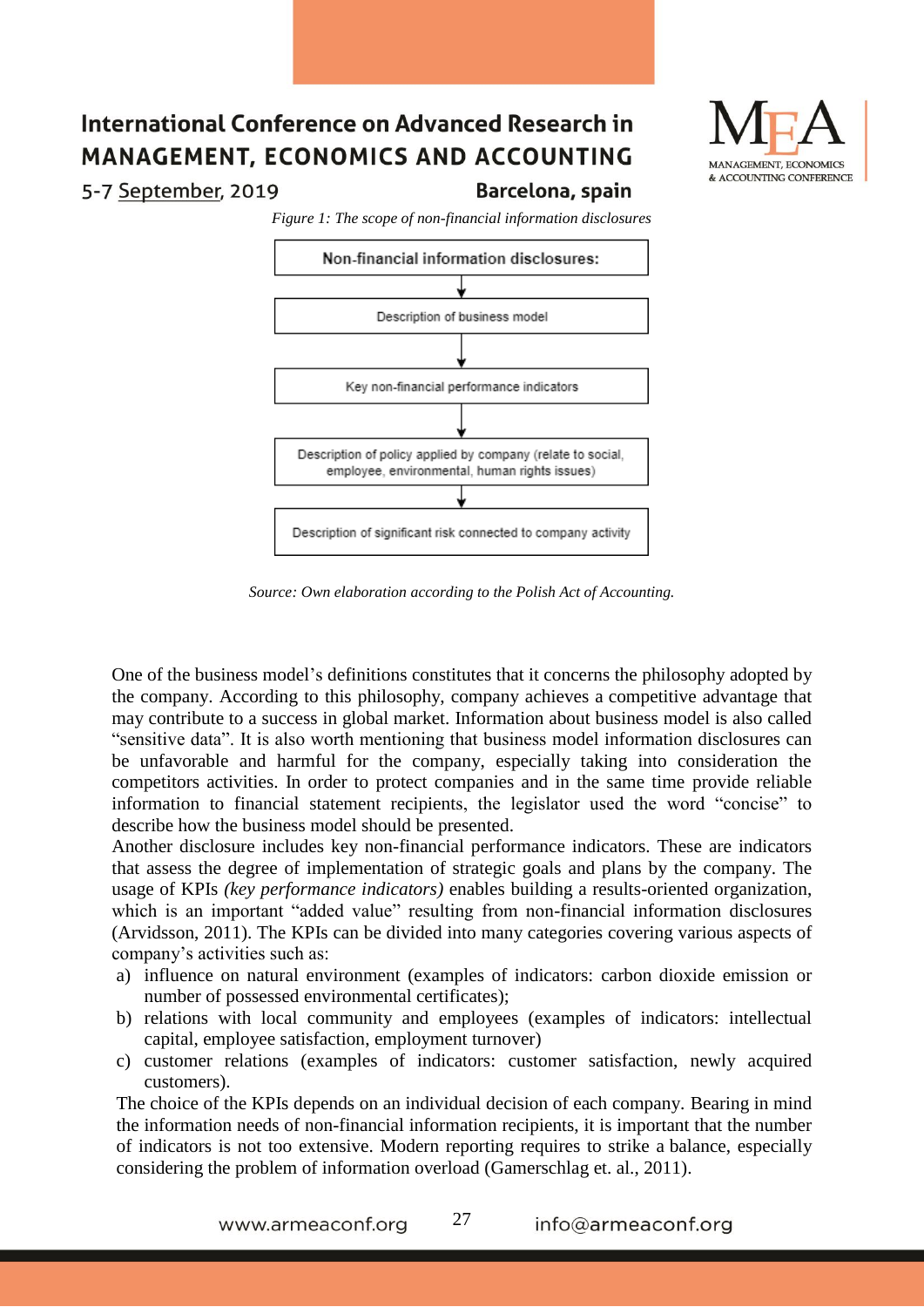

### 5-7 September, 2019

Barcelona, spain

One more aspect of non-financial information disclosures is description of policy applied by company. The indicated policies relate to such issues as: social, employee and environmental relations,human rights issues and counteracting corruption and bribery. Non-financial information in such areas may relate to:

- a) company's influence on the natural environment,
- b) employment policy,
- c) organisation and functioning of internal control,
- d) cooperation with local communities,
- e) diversity policy (Papaj-Wlisłocka & Strojek-Filus, 2019).

For those disclosures, there is no exhaustive list of information that should be included in report. This can be seen as further evidence that the scope of disclosure of non-financial information depends on an individual choice of each company. That is why ethical attitude plays such a significant role.

Another important disclosure is the issue of risk. Risk is inseparably bound to the decisionmaking process in various types of human activity (Renn, 1998). Description of significant risks is an important part of non-financial information disclosures. One should also pay attention that a very important issue is to inform financial statements' recipients about risk management as well as risk mitigation process.

European Union Regulation introduced three areas, where the Member States have flexibility in terms of solutions employed:

- a) in exceptional cases, a permission to omit information regarding expected events or subjects of negotiation, if their disclosure would have harmful effect on the situation of a unit,
- b) permission to present information in a form of a separate report,
- c) voluntary verification of a non-financial report. (Directive 2014/95/EU of the European Parliament and of the Council of 22 October 2014).

The obligation for the largest companies to disclose non-financial information has been introduced starting from the year 2017.

# **2. Methods**

Disclosure of non-financial information was an undoubted challenge for Polish companies. Despite the fact that many companies had previously prepared CSR *(Corporate Social Responsibility)* reports on a voluntary basis, the first year of legal obligation turned out to be a big challenge. In March 2019, Polish Ministry of Finance has organized a conference devoted to assessment of the first year of non-financial information disclosure obligation among Polish companies. This event also gave the opportunity to distinguish the examples of good practices that have been implemented by the reporting companies. "Reporting of extended non-financial information in 2017 - first experiences and good practices" prepared by 21 independent experts appointed by Polish Ministry of Finance was published during the conference. Research sample consists of 123 reports published by the biggest Polish companies in 2017. The experts also completed the non-financial report evaluation cards, which formed the basis for subsequent analysis and evaluation. Analysis of the data from "Reporting of extended non-financial information in 2017 - first experiences and good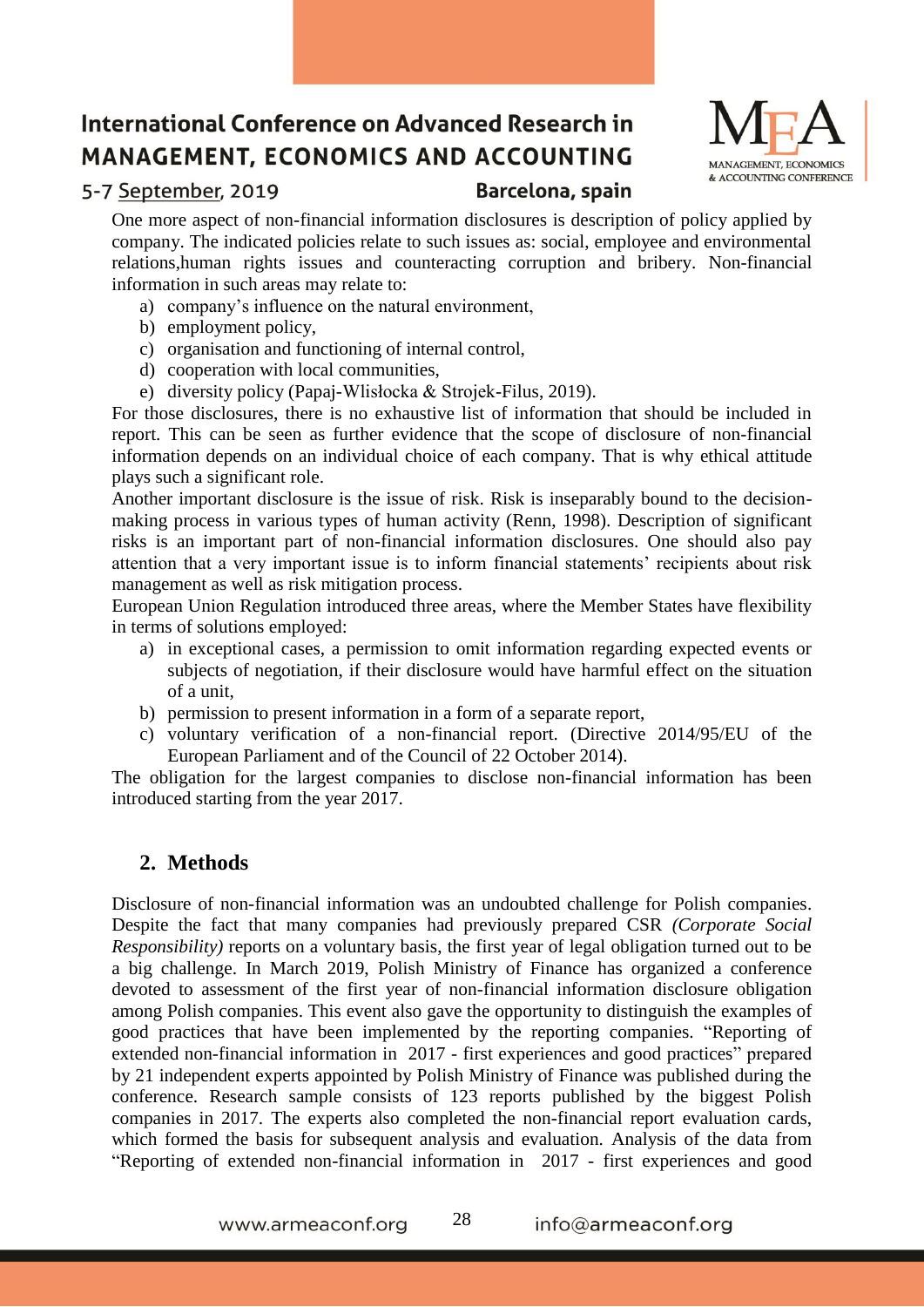

5-7 September, 2019

Barcelona, spain

practices" provides grounds for evaluating the implementation of the European Union's regulations regarding non-financial information in Poland.

# **3. Results and Discussion**

The first issue that was examined was the form of presenting the non-financial information. As it has already been mentioned, legal regulations have left companies some choice in this area. According to the amended Act of Accounting, companies may disclose non-financial information either in the form of a statement on non-financial information (but within the management report) or in a separate report covering non-financial information. Figure 2 shows which form of presentation is more popular among Polish Companies.





*Source: Own elaboration according to "Reporting of extended non-financial information in 2017 - first experiences and good practices"*

As it has been presented above, more Polish companies decided to prepare a separate report on non-financial information. The experts who conducted the research underlined, that many companies demonstrated certain issues with the terminology. Companies mistakenly interchanged the terms "statement on non-financial information" and "report on non-financial information", while they are not the same. Of course, it may seem not to be a significant error, but in order to comply with the Act of Accounting, companies should use the correct terminology.

Another area, in relation to which companies have freedom of choice, was voluntary verification of the non-financial report. According to the Act of Accounting, companies are not required to audit their report on non-financial information or statement on non-financial information but they can do it on a voluntary basis. The figure 3 shows whether the companies have verified the report or have used the exemption in this area. The vast majority of the surveyed companies did not carry out the verification. Only 8% of companies voluntarily verified their non-financial information report.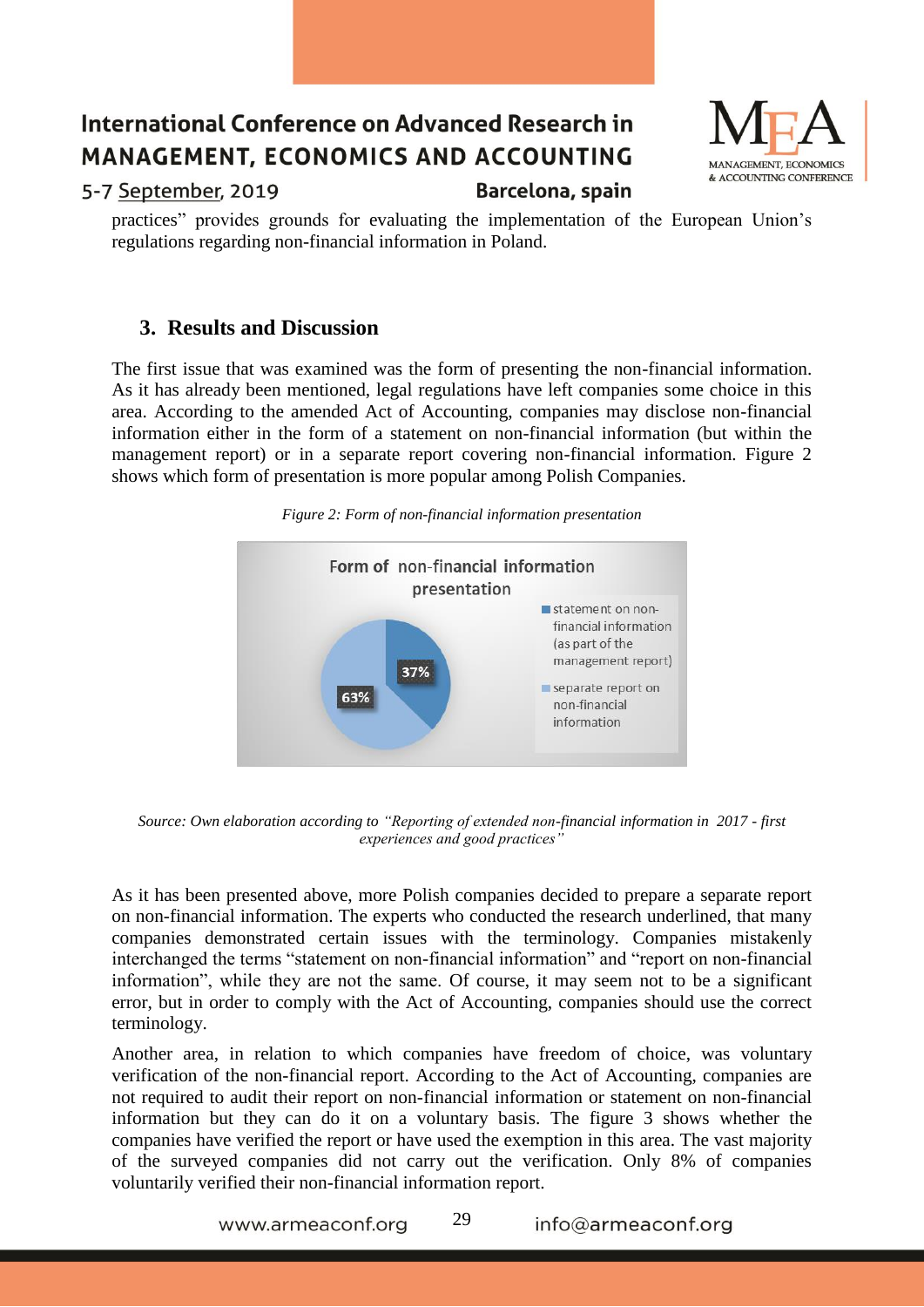



*Figure 3: Voluntary verification of a non-financial information report*

*Source: Own elaboration according to "Reporting of extended non-financial information in 2017 - first experiences and good practices"*

Verification of non-financial information has both supporters and opponents. There is no doubt that in the era of *"information overload"* report verification might ensure high quality and reliability of the presented content. This verification has been carried out for years in traditional financial statements. The question arises if is it possible to verify a non-financial information report. It should be noted that non-financial information disclosures are very different from traditional financial data. Non-financial data is of a holistic nature. It means that they contain information from various different areas, such as: corporate social responsibility, environmental issues, relations with employees etc. Verification of reports is therefore very difficult because it requires expert knowledge from many different fields of knowledge (Irwin & McGill, 2018). Taking into account the growing importance of nonfinancial information disclosures, it will be necessary to train specialists in this field, as well as in the area of their verification. The individual, unique nature of non-financial data and flexibility in terms of their disclosure makes that company ethical attitude has a great impact on their credibility (Nielsen & Thomsen, 2007). According to the literature of the subject, an important role here can be played by an internal audit (Murphy & Hogan, 2016).

The last area with a large degree of flexibility in non-financial information disclosures was the permission to omit information regarding expected events or subjects of negotiation, if their disclosure would have harmful effect on the situation of a unit. In the analysis, none of the surveyed companies used this opportunity.

The next step of analysis was an assessment of the quality and transparency of non-financial information as well as its intelligibility. The result of assessment of the quality and transparency is shown on figure 4.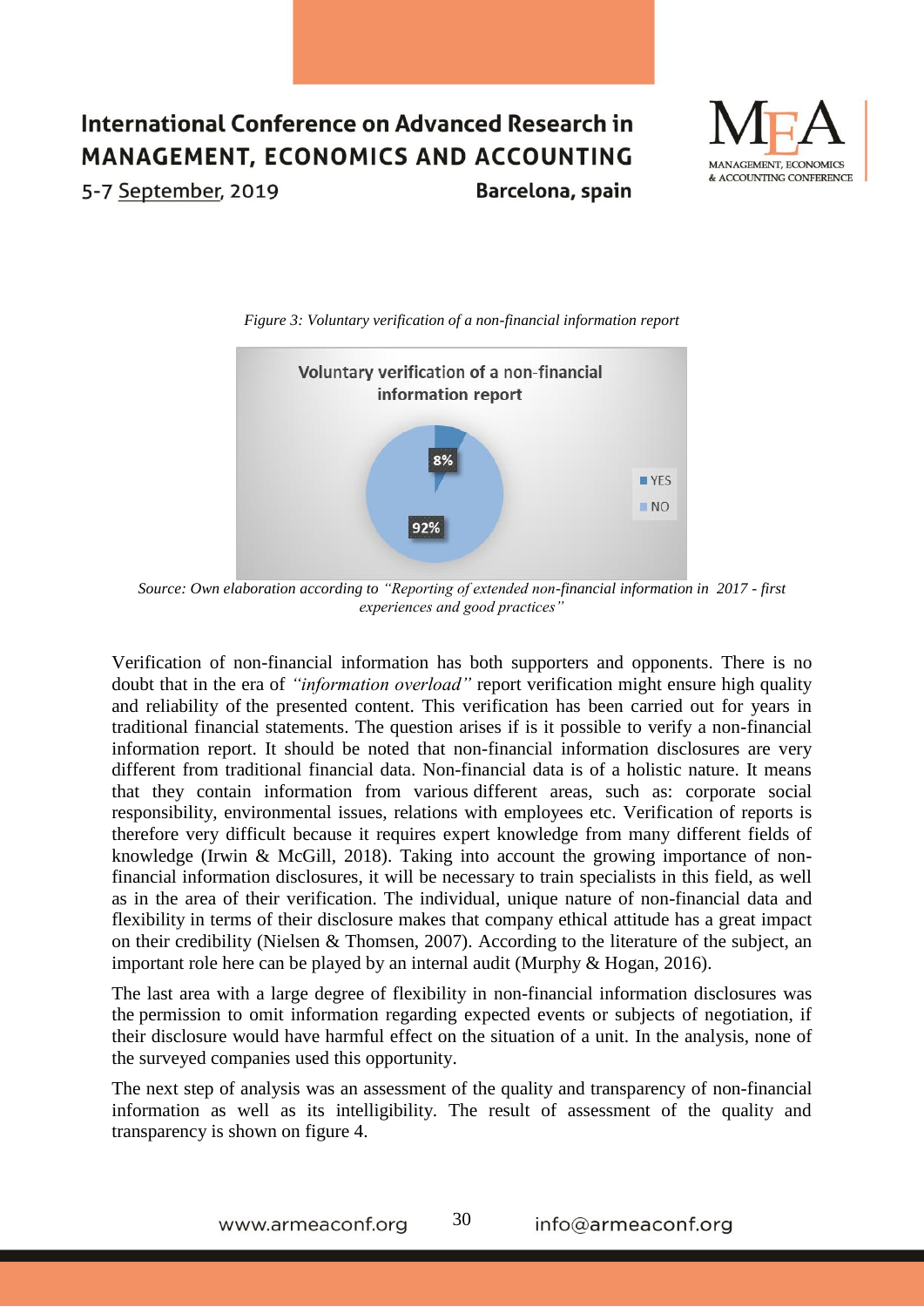

*Figure 4: Assessment of the quality and transparency of non-financial information* 



*Source: Own elaboration according to "Reporting of extended non-financial information in 2017- first experiences and good practices"*

As a part of the study, experts assessed the existence of all elements indicated by the Act of Accounting (description of business model, key non-financial performance indicators etc.) as well as the ease of finding them. Then they awarded points on a scale from 0 to 5, where 5 was the highest score and 0 the lowest. If non-financial information was rated in the range between 5-4 points it meant high quality and transparency of information, consequently 3-2 points meant average quality and transparency of information and 1-0 points should be interpreted as low quality and transparency of information. Following figure 4, one should pay attention that there is a relatively small difference between the number of reports of high and average quality and transparency of information. What is more, the number of reports with high quality and transparency of information only slightly exceeds 50%. On the other hand, only 2% of reports represent low quality and transparency of information, which is an undeniably positive observation.

A crucial factor in the process of non-financial information assessment is its intelligibility. This is a particularly important feature affecting the usefulness of information. Example of positive practice that has been noticed in Polish companies is the usage of "industry dictionaries". Their purpose is to explain specialistic words and phrases that may not be understood by all recipients. Industry dictionaries are particularly widespread among companies from fuel and energy, construction and IT industries. It should also be underlined that non-financial information, unlike traditional financial information, is directed to a wider group of users. That is why companies make every effort to increase their "user-friendly image". The above arguments also affect the results of research, presented in figure 5.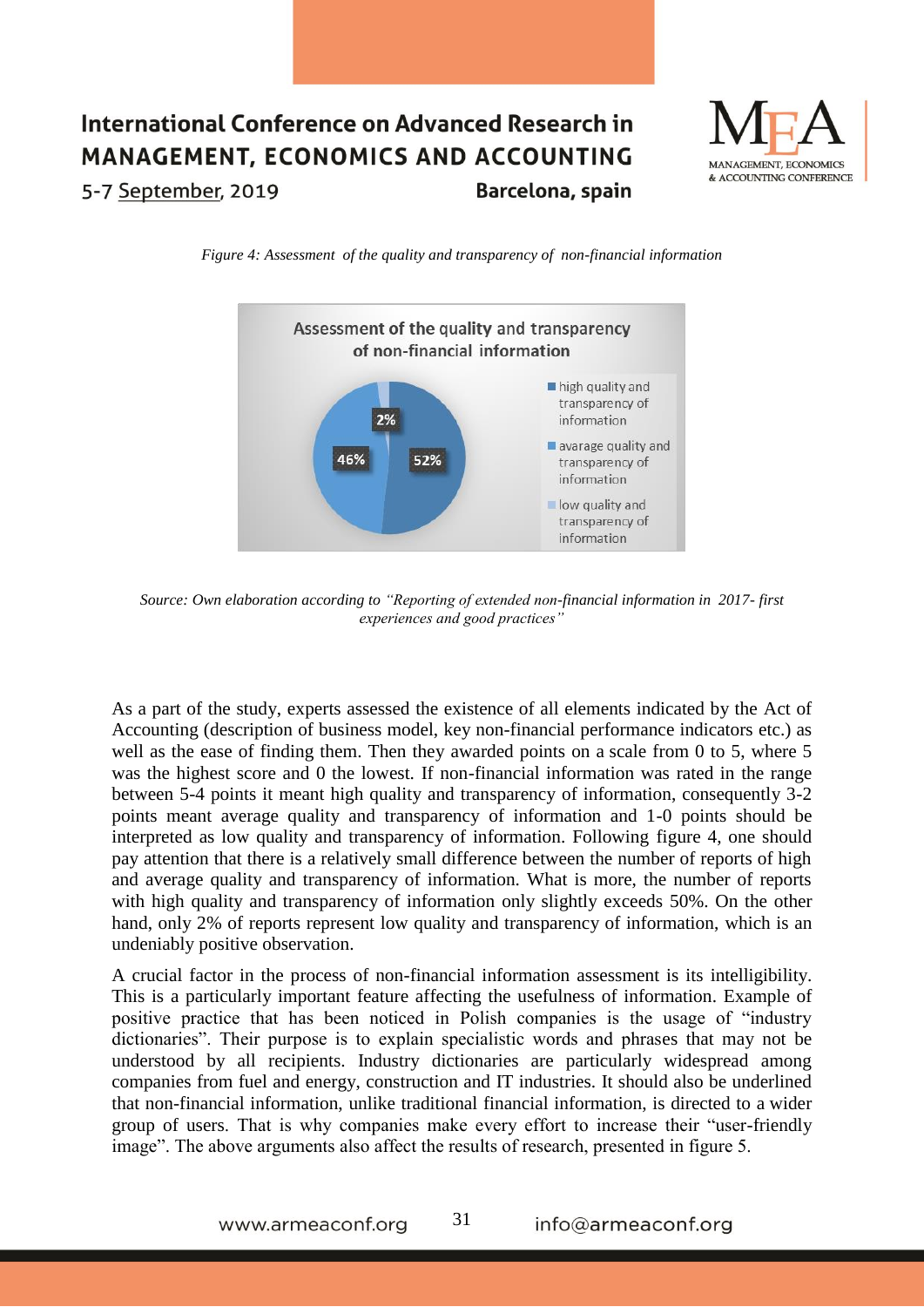

*Figure 5: Assessment of intelligibility of non-financial information* 



*Source: Own elaboration according to "Reporting of extended non-financial information in 2017- first experiences and good practices"*

The scoring method was the same as in the case of the assessment of the quality and transparency of non-financial information. However, the results are definitely more satisfactory.

A vast majority of reports represent high intelligibility of non-financial information. 22% represent an average intelligibility of information. Interestingly, the intelligibility was not rated as low in any report. It is another positive observation. Among the analyses of individual types of disclosures, most reservations concerned risk related issues. Experts underlined that companies did not make enough effort in this area of disclosures. Although they identify basic risk, there is a shortage of data concerning risk management and mitigation. This is surely an area improvement in the future.

#### **4. Conclusions**

The observation of the last years of business activities shows changes in the direction and awareness of financial statements' recipients. Traditional non-financial information is becoming insufficient (Beattie et. al., 2004). The crucial factors of market success such as relations with social community or impact on the environment cannot be presented in a traditional financial statement. It has become necessary to develop a disclosure concept that complements and introduces "added value" to traditional financial information. The need for changes has been noticed by the European Union Authorities. Directive 2014/95/EU introduced the obligation to disclose non-financial information for the biggest companies. The reporting obligation began in the year 2017. Although a large number of companies published non-financial information on a voluntary basis (before the Directive 2014/95/EU)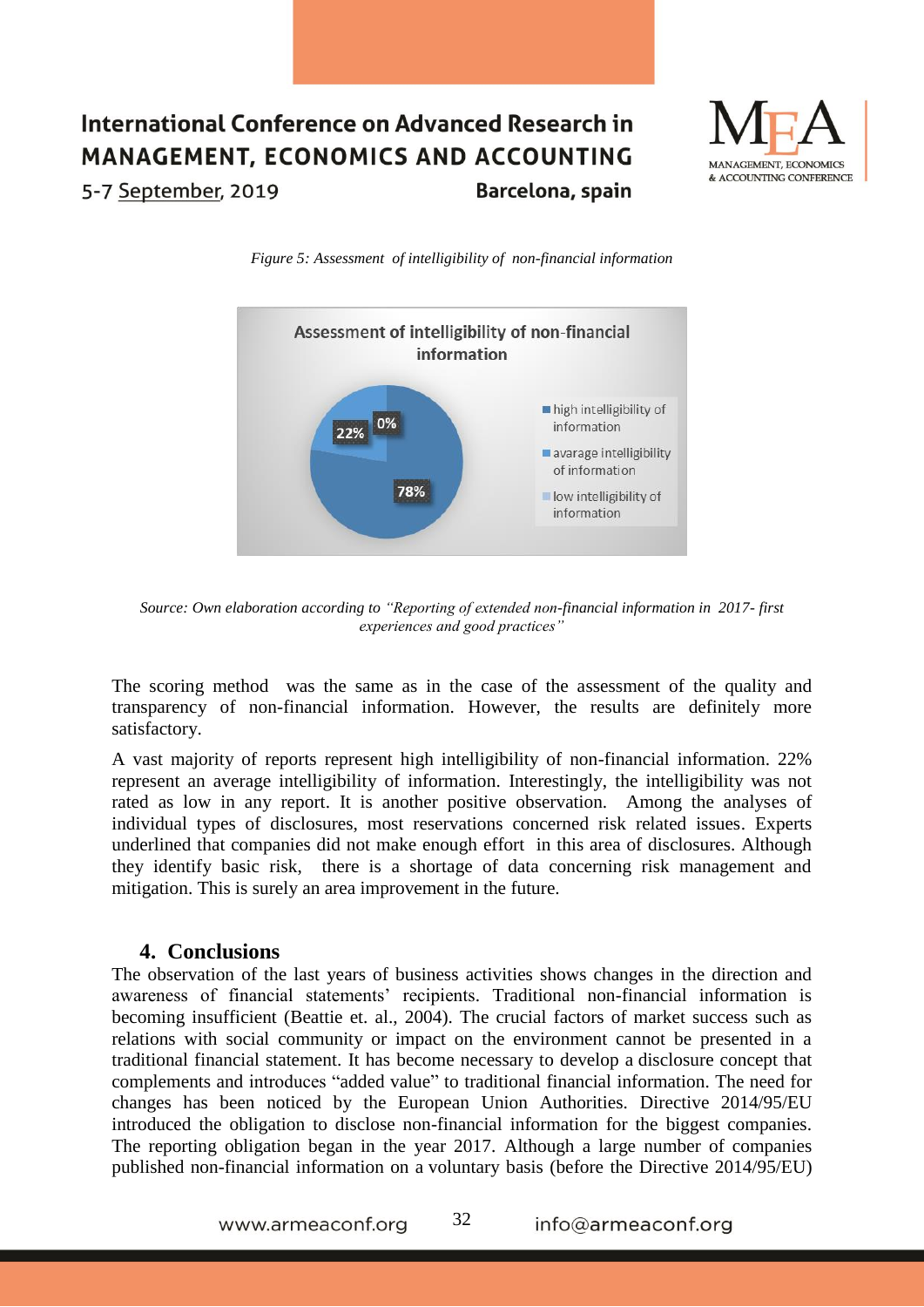

## 5-7 September, 2019

#### Barcelona, spain

the first year of the statutory obligation was a challenge. The Polish Ministry of Finance has decided to organise in March 2019 a conference summarising the first year of mandatory disclosure of non-financial information. Its purpose was to evaluate the first year of reporting, underline the areas for improvement and identify good practices. The analysis of the presented research indicates that companies have in general correctly fulfilled their statutory obligation. However, it was pointed out that in many cases the problem was the correctness of the terminology usage (figure 2). The vast majority of companies has not decided to verify the reports, thus exercising their right to choose whether or not to do so. As far as assessment of quality and transparency of information is concerned, one should pay attention that in case of 52% of reports the quality of information was described as high and for 46% as average. It is also worth mentioning that high intelligibility of information was observed among 78% of the reports, which is a very positive result. It is also an evidence that modern accounting makes every effort to make the reports more reader-friendly. An area that should be improved is the issue of risk and risk management and mitigation. This can form a basis for further scientific work.

### **References**

[1] Shapiro, C. (2007), *Potęga informacji. Strategiczny przewodnik po gospodarce sieciowej,* Wydawnictwo Helion, Gliwice.

[2] Arvidsson, S., (2011), "Disclosure of non-financial information in the annual report- a management team perspective"*, Journal of Intellectual Capital*, Vol. 12, Issue 2, pp. 278- 280.

[3]Beattie,V., McInnes,B., Fearnley, S., (2004),"A methodology for analysing and evaluating narratives in annual reports: a comprehensive descriptive profile and metrics for disclosure quality attributes*", Accounting Forum*, Vol.28, pp. 205-215.

[4] Gamerschlag, R., Möller, K., and Verbeeten, F.,(2011), "Determinants of voluntary CSR disclosure: empirical evidence from Germany"*, Review of Managerial Science*, Vol. 5, Issue 2-3, pp.233-262.

[5] Irwin, R., McGill, A. (2018), "Enhancing the credibility of non-financial information, the investor perspective", *WBCSD & Gordon and Betty Moore Foundation Report*, pp. 6-15.

[6] Lundholm, J.T., Rogo, R., Zhang, L.J. (2014). "Restoring the tower of Babel: how foreign firms communicate with US investors", *The Accounting Review*, Vol. 89 No. 4, pp. 1453- 1485.

[7] Murphy, L., Hogan, R., (2016), "Financial reporting of nonfinancial information: the role of the auditor", *Corporate Accounting & Finance*, November-December 2016,pp. 43-47.

[8] Nielsen, A.E., Thomsen,Ch., (2007), "Reporting CSR – what and how to say it"?, *Corporate Communications An International Journal*, Vol. 12, Issue 1, pp. 25-40.

[9] Orens, R., Lybaert, N., (2007), "Disclosures of non-financial information: relevant to financial analysts", *Review of Business and Economic Literature*, Vol. 58, Issue 04, pp.375- 405.